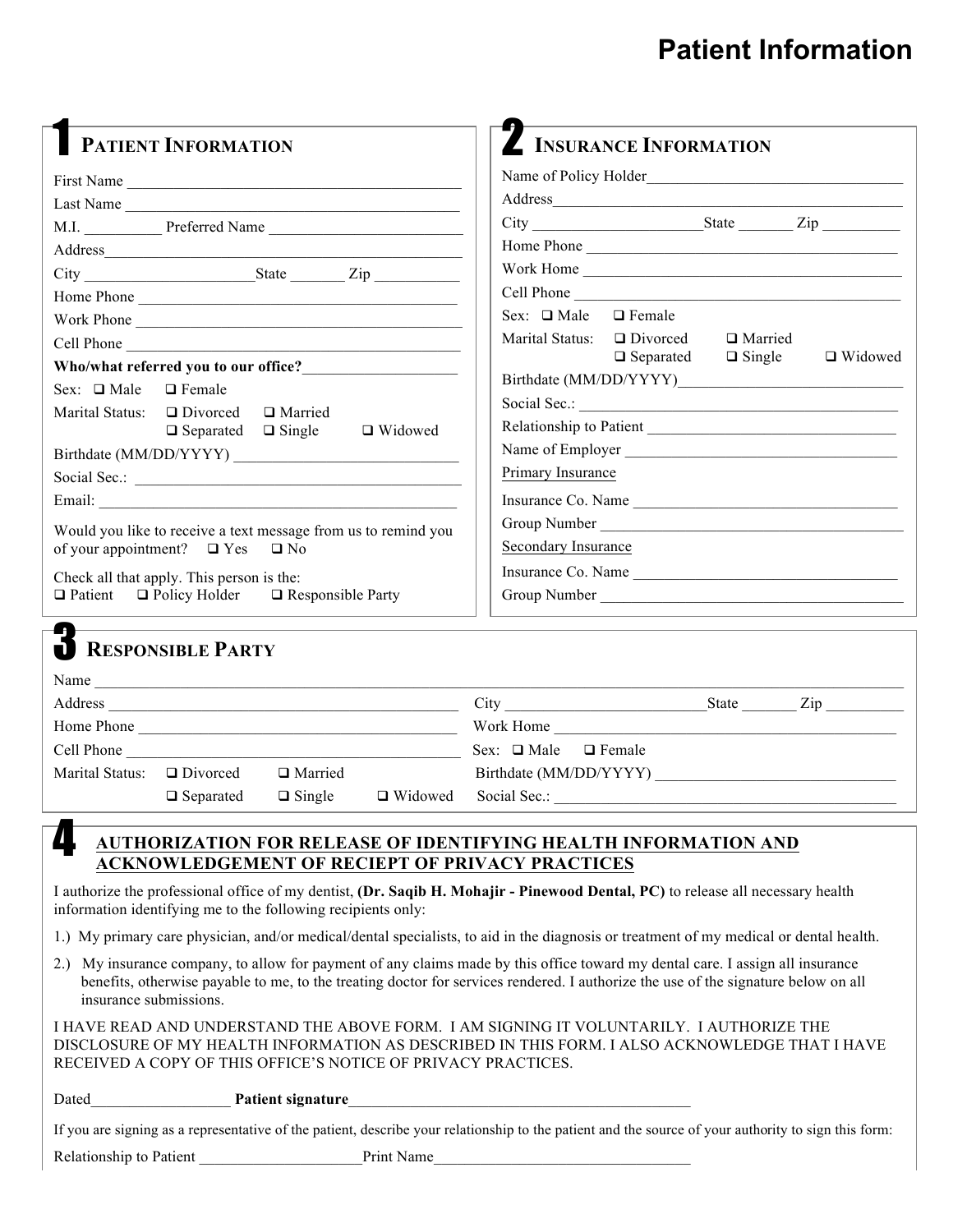## **Patient Medical History**

|                                                                                                                                                                                                                                                                                 | Are you under a physician's care now? $\bigcirc$ Yes $\bigcirc$ No                                                        |                                                                                                                                                                                                                                    |                              |                                   |
|---------------------------------------------------------------------------------------------------------------------------------------------------------------------------------------------------------------------------------------------------------------------------------|---------------------------------------------------------------------------------------------------------------------------|------------------------------------------------------------------------------------------------------------------------------------------------------------------------------------------------------------------------------------|------------------------------|-----------------------------------|
|                                                                                                                                                                                                                                                                                 | Have you ever been hospitalized or had a major operation? $\bigcirc$ Yes                                                  | $\bigcirc$ No                                                                                                                                                                                                                      |                              |                                   |
|                                                                                                                                                                                                                                                                                 | Have you ever had a serious head or neck injury? $\bigcirc$ Yes $\bigcirc$ No                                             |                                                                                                                                                                                                                                    |                              |                                   |
| Are you on special diet? $\bigcirc$ Yes $\bigcirc$ No                                                                                                                                                                                                                           |                                                                                                                           |                                                                                                                                                                                                                                    |                              |                                   |
|                                                                                                                                                                                                                                                                                 | Have you had any metal rods, pins or implants placed? $\bigcirc$ Yes                                                      | $\bigcirc$ No                                                                                                                                                                                                                      |                              |                                   |
|                                                                                                                                                                                                                                                                                 | Do you use tobacco? $Q$ Yes $Q$ No                                                                                        |                                                                                                                                                                                                                                    |                              |                                   |
|                                                                                                                                                                                                                                                                                 | Do you use controlled substances? $Q$ Yes                                                                                 | $\bigcirc$ No                                                                                                                                                                                                                      |                              |                                   |
|                                                                                                                                                                                                                                                                                 |                                                                                                                           |                                                                                                                                                                                                                                    |                              |                                   |
| MEDICATIONS List any medications, pills or drugs you are currently taking:                                                                                                                                                                                                      |                                                                                                                           | ALLERGIES Are you allergic to any of the following?<br>$\Box$ Aspirin<br>$\Box$ Penicillin<br>$\Box$ Codeine<br>$\Box$ Local Anesthetics<br>$\Box$ Acrylic<br>$\Box$ Metal<br>$\Box$ Latex<br>$\Box$ Other If yes, please explain: |                              |                                   |
| Women: Are you?                                                                                                                                                                                                                                                                 | $\Box$ Pregnant $\Box$ Trying to get pregnant                                                                             |                                                                                                                                                                                                                                    |                              |                                   |
|                                                                                                                                                                                                                                                                                 |                                                                                                                           |                                                                                                                                                                                                                                    |                              |                                   |
| $\Box$ Nursing                                                                                                                                                                                                                                                                  | $\Box$ Taking oral contraceptives                                                                                         |                                                                                                                                                                                                                                    |                              |                                   |
| $\Box$ AIDS/HIV Positive                                                                                                                                                                                                                                                        | <b>HEALTH HISTORY</b> Do you currently have, or have you ever had, any of the following conditions?<br>$\Box$ Chest Pains | $\Box$ Frequent Headaches                                                                                                                                                                                                          | $\Box$ Irregular Heartbeat   | $\Box$ Scarlet Fever              |
| $\Box$ Alzheimer's Disease                                                                                                                                                                                                                                                      | $\Box$ Cold Sores/Fever Blisters                                                                                          | $\Box$ Genital Herpes                                                                                                                                                                                                              | $\Box$ Kidney Problems       | $\Box$ Shingles                   |
| $\Box$ Anaphylaxis                                                                                                                                                                                                                                                              | $\Box$ Congenital Heart Disorder                                                                                          | $\Box$ Glaucoma                                                                                                                                                                                                                    | $\Box$ Leukemia              | $\Box$ Sickle Cell Disease        |
| $\Box$ Anemia                                                                                                                                                                                                                                                                   | $\Box$ Convulsions                                                                                                        | $\Box$ Hay Fever                                                                                                                                                                                                                   | $\Box$ Liver Disease         | $\Box$ Sinus Trouble              |
| $\Box$ Angina                                                                                                                                                                                                                                                                   | $\Box$ Cortisone Medicine                                                                                                 | $\Box$ Heart Attack/Failure                                                                                                                                                                                                        | $\Box$ Low Blood Pressure    | $\Box$ Spina Bifida               |
| $\Box$ Arthritis/Gout                                                                                                                                                                                                                                                           | $\Box$ Diabetes                                                                                                           | $\Box$ Heart Murmur                                                                                                                                                                                                                | $\Box$ Lung Disease          | $\Box$ Stomach/Intestinal Disease |
| $\Box$ Artificial Heart Valve                                                                                                                                                                                                                                                   | $\Box$ Drug Addiction                                                                                                     | $\Box$ Heart Pace Maker                                                                                                                                                                                                            | $\Box$ Mitral Valve Prolapse | $\Box$ Stroke                     |
| $\Box$ Artificial Joint                                                                                                                                                                                                                                                         | $\Box$ Easily Winded                                                                                                      | $\Box$ Heart Trouble/Disease                                                                                                                                                                                                       | $\Box$ Pain in Jaw Joints    | $\Box$ Swelling of Limbs          |
| $\Box$ Asthma                                                                                                                                                                                                                                                                   | $\Box$ Emphysema                                                                                                          | $\Box$ Hemophilia                                                                                                                                                                                                                  | $\Box$ Parathyroid Disease   | $\Box$ Thyroid Disease            |
| $\Box$ Blood Disease                                                                                                                                                                                                                                                            | $\Box$ Epilepsy or Seizures                                                                                               | $\Box$ Hepatitis A                                                                                                                                                                                                                 | $\Box$ Psychiatric Care      | $\Box$ Tonsillitis                |
| <b>Blood Transfusion</b><br>ப                                                                                                                                                                                                                                                   | $\Box$ Excessive Bleeding                                                                                                 | $\Box$ Hepatitis B or C                                                                                                                                                                                                            | $\Box$ Radiation Treatments  | $\Box$ Tuberculosis               |
| $\Box$ Breathing Problem                                                                                                                                                                                                                                                        | $\Box$ Excessive Thirst                                                                                                   | $\Box$ Herpes                                                                                                                                                                                                                      | Recent Weight Loss           | $\Box$ Tumors or Growths          |
| $\Box$ Bruise Easily                                                                                                                                                                                                                                                            | $\Box$ Fainting Spells/Dizziness                                                                                          | $\Box$ High Blood Pressure                                                                                                                                                                                                         | $\Box$ Renal Dialysis        | $\Box$ Ulcers                     |
| □.<br>Cancer                                                                                                                                                                                                                                                                    | $\Box$ Frequent Cough                                                                                                     | $\Box$ Hives or Rashes                                                                                                                                                                                                             | $\Box$ Rheumatic Fever       | Venereal Disease                  |
| $\Box$ Chemotherapy                                                                                                                                                                                                                                                             | $\Box$ Frequent Diarrhea                                                                                                  | $\Box$ Hypoglycemia                                                                                                                                                                                                                | $\Box$ Rheumatism            | $\Box$ Yellow Jaundice            |
|                                                                                                                                                                                                                                                                                 |                                                                                                                           |                                                                                                                                                                                                                                    |                              |                                   |
|                                                                                                                                                                                                                                                                                 | Have you ever had any serious illness not listed above? $\bigcirc$ Yes $\bigcirc$ No                                      |                                                                                                                                                                                                                                    |                              |                                   |
|                                                                                                                                                                                                                                                                                 |                                                                                                                           |                                                                                                                                                                                                                                    |                              |                                   |
| To the best of my knowledge, the questions on this form have been accurately answered. I understand that providing incorrect information can be<br>dangerous to my (or patient's) health. It is my responsibility to inform the dental office of any changes in medical status. |                                                                                                                           |                                                                                                                                                                                                                                    |                              |                                   |
|                                                                                                                                                                                                                                                                                 |                                                                                                                           |                                                                                                                                                                                                                                    |                              |                                   |
|                                                                                                                                                                                                                                                                                 |                                                                                                                           |                                                                                                                                                                                                                                    |                              |                                   |
|                                                                                                                                                                                                                                                                                 |                                                                                                                           |                                                                                                                                                                                                                                    |                              |                                   |
|                                                                                                                                                                                                                                                                                 |                                                                                                                           |                                                                                                                                                                                                                                    |                              |                                   |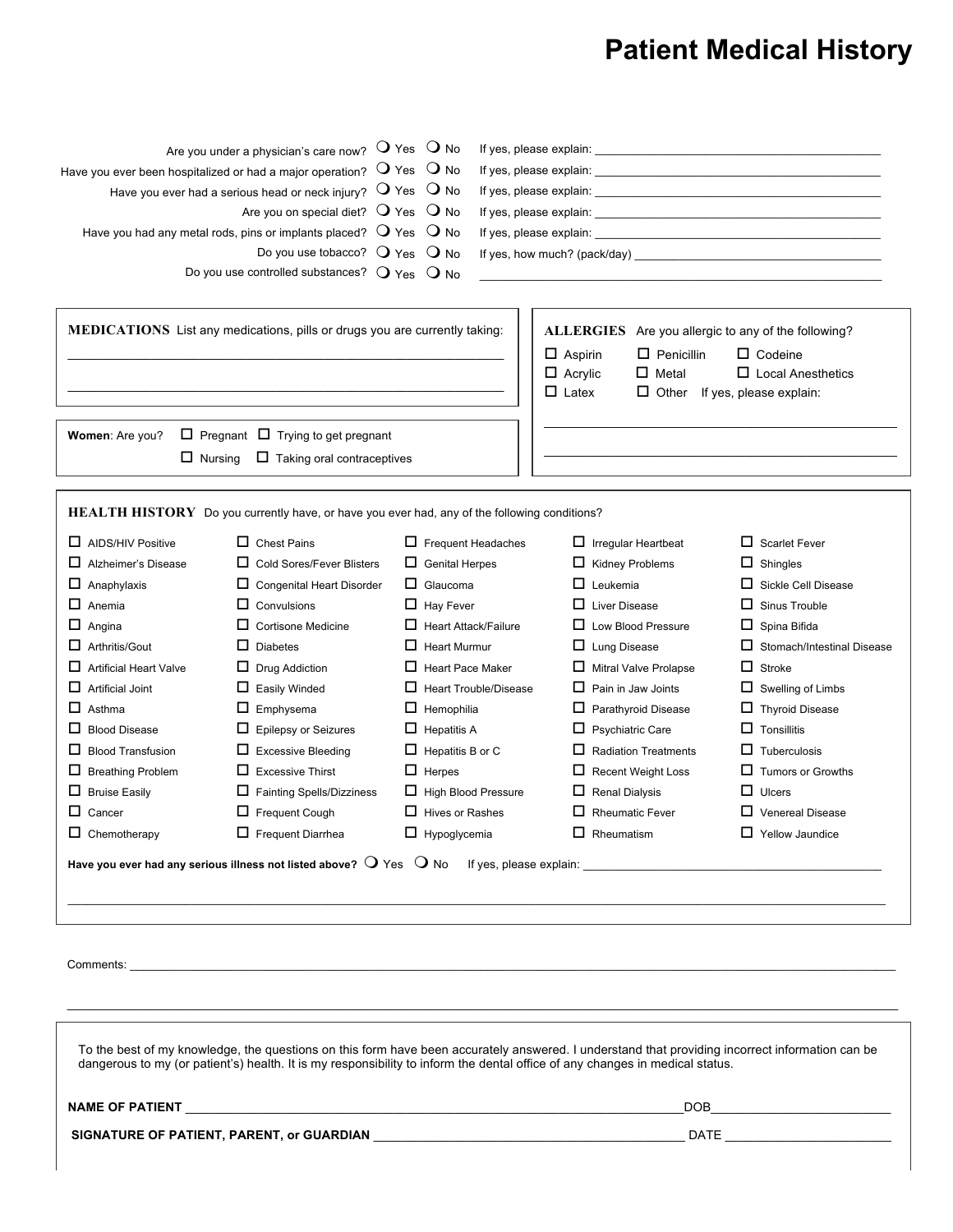# Financial Policy

At Pinewood Dental, our ultimate goal is your dental health and wellness. That's why we always present you with the best dental solutions possible to treat your personal situation. Each year we provide outstanding dental care to hundreds of patients. Some have dental insurance benefits but some do not. If you have dental benefits, congratulations! You are extremely fortunate. Here are some important points you should know:

#### **Initial**

- Your dental benefits are based upon a contract made between you and an insurance company. If you have any questions regarding your dental benefits please contact your employer or insurance company directly. Dental benefit plans **will never pay for completion of your dental care.** They are meant only to assist you.
- We currently accept a large number of PPO insurance plans. This means we work with literally hundreds of companies. Although we can maintain computerized histories of payments by a given company, they do change; therefore it is **impossible to give you a guaranteed quote** at the time of service. We estimate your portion based on the most up-to-date information we have but it is **ONLY AN ESTIMATE.** If you would like exact out of pocket figures, we can submit a "pretreatment authorization" with your insurance company. Keep in mind this is not a guarantee of coverage and it may delay treatment.
	- We will bill your insurance company as a courtesy. If insurance does not pay within 90 days, Pinewood Dental reserves the right to request payment in full for services from you and let you collect the insurance funds due to you. **This is rare**, but it is important that you recognize that the insurance you have is a legal contract between **YOU** and your insurance company. Our office is not, and cannot be a part of that legal contract. Ultimately, **you are responsible for all charges incurred in our office**.
		- Pinewood Dental does require payment in full for your portion **at the time of service**. We accept MasterCard, Visa, American Express, Discover, cash and checks. If you are in need of payment plans, we also work with CareCredit which offers 6 or 12 month "same as cash" no interest financing. Our staff can assist you in the application process.
		- A specific amount of time is **reserved especially for you** and we strongly encourage all patients to keep their appointments. If you must change your appointment, **we require at least 24 hours notice to avoid a \$20 cancellation fee.**

#### **I have read and agree with the above conditions.**

| <b>Print Name</b>         | Date |
|---------------------------|------|
|                           |      |
| Patient/Parent signature_ |      |